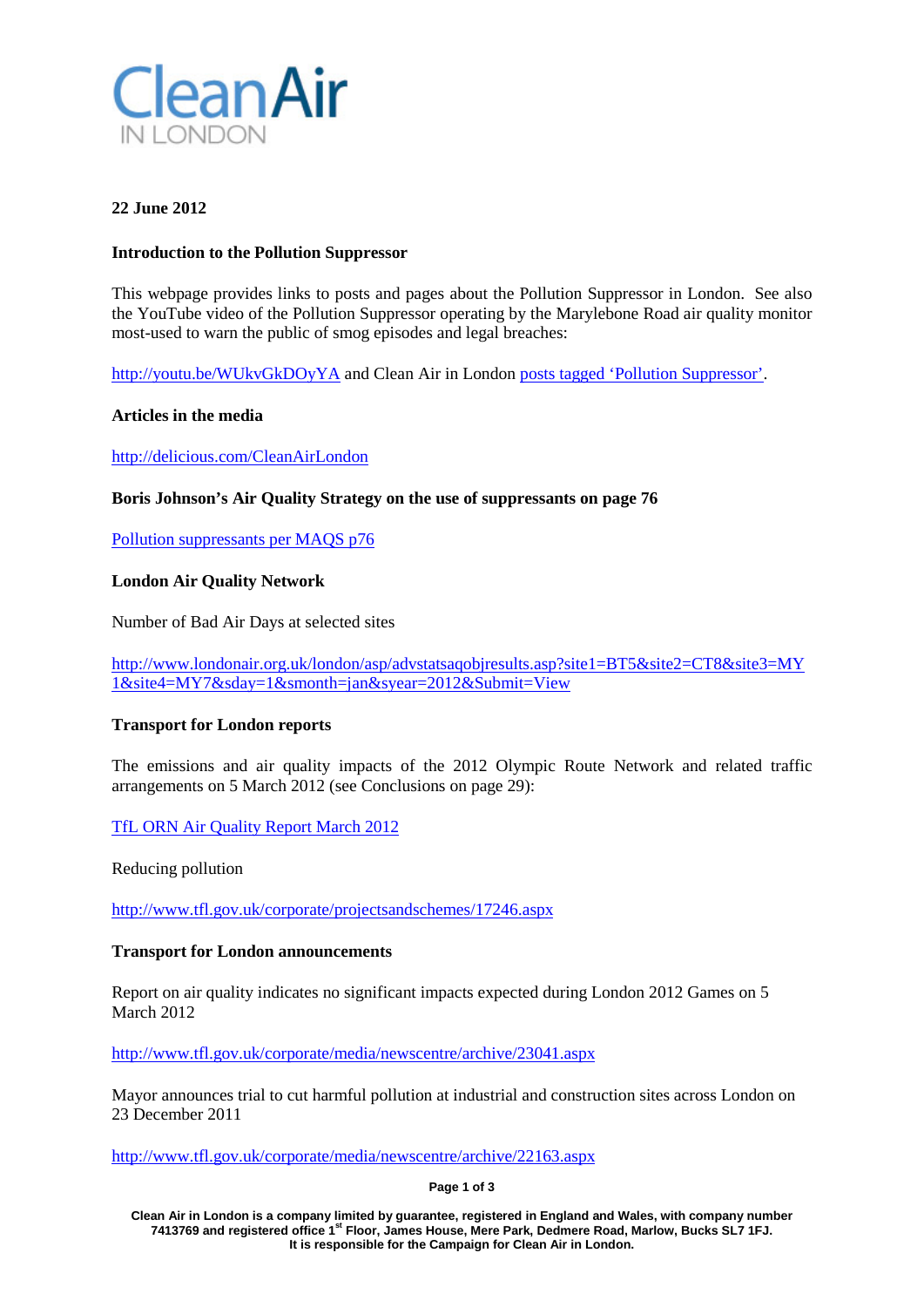

Transport for London unveils innovative measures to tackle pollution on 16 August 2011

<http://www.tfl.gov.uk/corporate/media/newscentre/archive/20765.aspx>

## **Mayor's Question Time**

Search 'suppressant' at:

[http://mqt.london.gov.uk/mqt/public/winnow-questions](http://mqt.london.gov.uk/mqt/public/winnow-questions-form.do?recordsPerSlice=25&order=DESC&orderBy=SEQ_ID&slice=1&bodyType=B&searchString=)[form.do?recordsPerSlice=25&order=DESC&orderBy=SEQ\\_ID&slice=1&bodyType=B&searchStrin](http://mqt.london.gov.uk/mqt/public/winnow-questions-form.do?recordsPerSlice=25&order=DESC&orderBy=SEQ_ID&slice=1&bodyType=B&searchString=)  $g=$ 

Selected answers

Darren Johnson AM (Green) on 22 February 2012

<http://mqt.london.gov.uk/mqt/public/question.do?id=39912>

Mike Tuffrey AM (Liberal Democrat) on 25 January 2012

<http://mqt.london.gov.uk/mqt/public/question.do?id=39719>

Murad Qureshi AM (Labour) on 14 December 2011

<http://mqt.london.gov.uk/mqt/public/question.do?id=39276>

Darren Johnson AM (Green) on 16 November 2011

<http://mqt.london.gov.uk/mqt/public/question.do?id=38526>

Murad Qureshi AM (Labour) on 9 November 2011

<http://mqt.london.gov.uk/mqt/public/question.do?id=38228>

Darren Johnson AM (Green) on 14 September 2011

<http://mqt.london.gov.uk/mqt/public/question.do?id=37325>

Mike Tuffrey AM (Liberal Democrat) on 14 September 2011

<http://mqt.london.gov.uk/mqt/public/question.do?id=37414>

Darren Johnson AM (Green) on 15 June 2011

<http://mqt.london.gov.uk/mqt/public/question.do?id=36419>